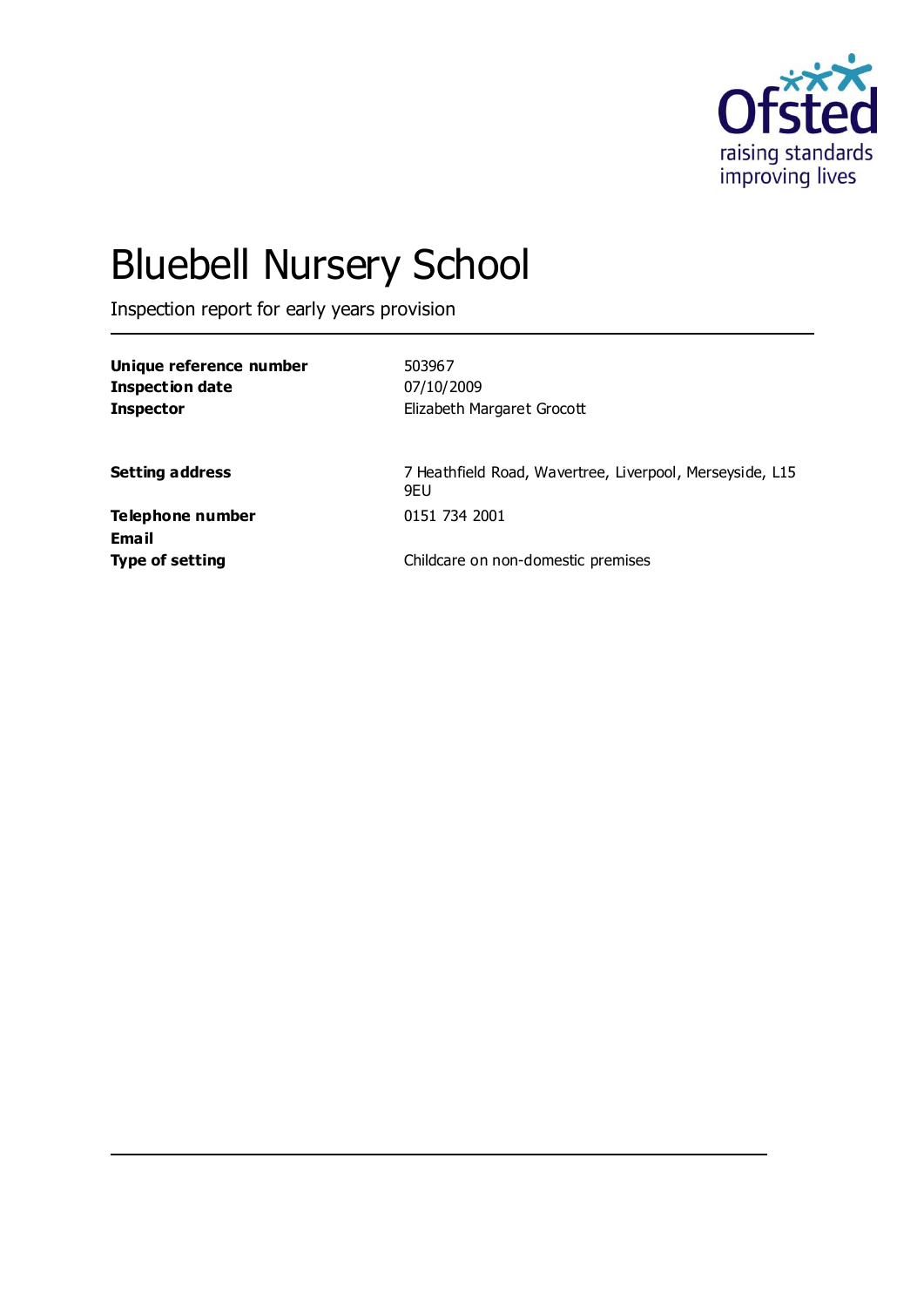The Office for Standards in Education, Children's Services and Skills (Ofsted) regulates and inspects to achieve excellence in the care of children and young people, and in education and skills for learners of all ages. It regulates and inspects childcare and children's social care, and inspects the Children and Family Court Advisory Support Service (Cafcass), schools, colleges, initial teacher training, work-based learning and skills training, adult and community learning, and education and training in prisons and other secure establishments. It rates council children's services, and inspects services for looked after children, safeguarding and child protection.

If you would like a copy of this document in a different format, such as large print or Braille, please telephone 08456 404040, or email enquiries@ofsted.gov.uk.

You may copy all or parts of this document for non-commercial educational purposes, as long as you give details of the source and date of publication and do not alter the information in any way.

Royal Exchange Buildings St Ann's Square Manchester M2 7LA

T: 08456 404040 Textphone: 0161 618 8524 E: enquiries@ofsted.gov.uk W: [www.ofsted.gov.uk](http://www.ofsted.gov.uk/)

© Crown copyright 2009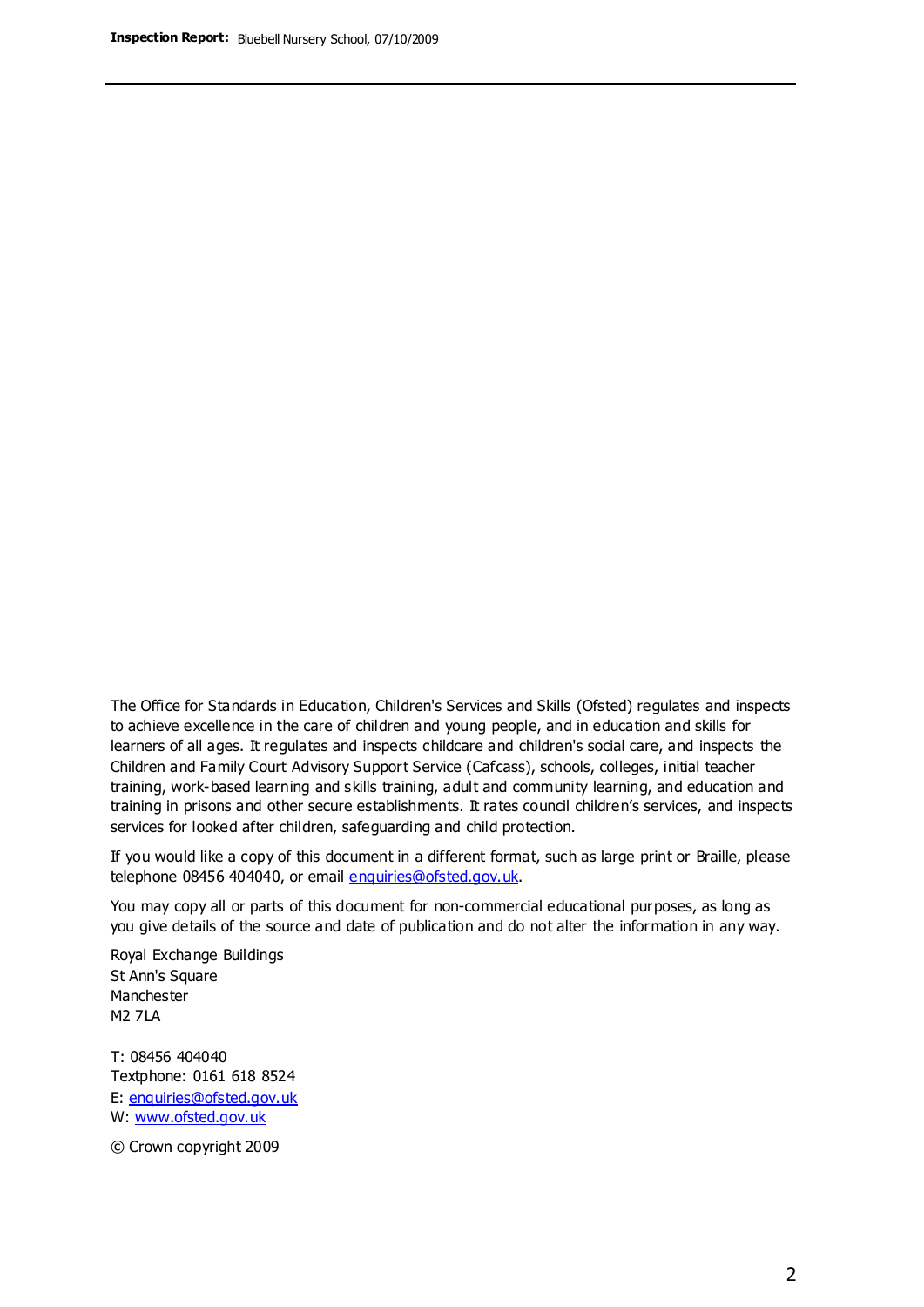## **Introduction**

This inspection was carried out by Ofsted under Sections 49 and 50 of the Childcare Act 2006 on the quality and standards of the registered early years provision. 'Early years provision' refers to provision regulated by Ofsted for children from birth to 31 August following their fifth birthday (the early years age group). The registered person must ensure that this provision complies with the statutory framework for children's learning, development and welfare, known as the *Early* Years Foundation Stage.

The provider must provide a copy of this report to all parents with children at the setting where reasonably practicable. The provider must provide a copy of the report to any other person who asks for one, but may charge a fee for this service (The Childcare (Inspection) Regulations 2008 regulations 9 and 10).

The setting also makes provision for children older than the early years age group which is registered on the voluntary and/or compulsory part(s) of the Childcare Register. This report does not include an evaluation of that provision, but a comment about compliance with the requirements of the Childcare Register is included in Annex B.

Please see our website for more information about each childcare provider. We publish inspection reports, conditions of registration and details of complaints we receive where we or the provider take action to meet the requirements of registration.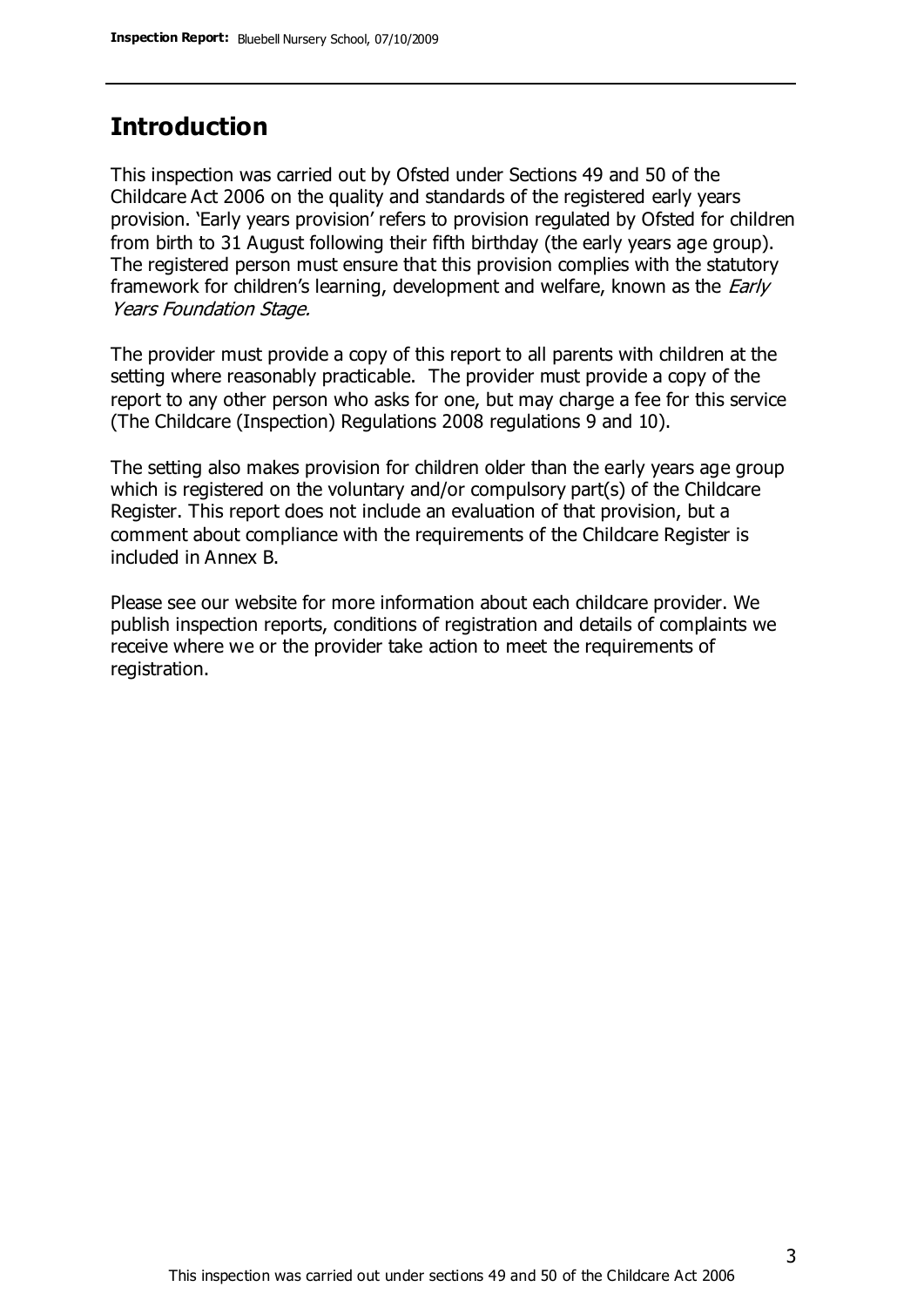## **Description of the setting**

Bluebell Nursery School is owned and managed privately. It registered in 1990 and operates from a converted chapel located in the Wavertree area of Liverpool. The nursery is registered on the Early Years Register and the compulsory and voluntary parts of the Childcare Register. The nursery serves the local area and is registered for 35 children under eight years, of whom no more than 35 may be in the early years age group. There are currently 32 children on roll from 12 months to four years. Out of school care is provided before and after school and in the school holidays. Children are taken to and collected from a local primary school.

The setting is open five days a week from 8.00am until 5.30pm for 52 weeks of the year with the exception of bank holidays. All children share access to secure outdoor play areas. The setting is accessed via some steps; there is also an accessible entrance for all children and their parents. The first floor studio is only accessible via a staircase. The setting supports children with special educational needs and disabilities and children who speak English as an additional language. There are a team of six staff who work with the children, of whom one has Early Years Professional Status, four hold a level 3 qualification and one is working towards this. The setting is supported by the local early years team and an advisory teacher.

## **The overall effectiveness of the early years provision**

Overall the quality of the provision is good.

Children are settled and contented in the inviting atmosphere and the kind, caring support of all adults involved in the nursery. Staff confidently carry out their duties, ensuring children take part in rewarding activities. They sensitively supporting those who are less able or who speak English as an additional language, although as yet do not give sufficient opportunity to use their home language during play. Effective steps are taken by the nursery to evaluate its provision for children's welfare, learning and development, although Ofsted is not always informed of changes. Plans for the future are well targeted to bring about further improvement to the service they provide and the outcomes for children.

## **What steps need to be taken to improve provision further?**

To fully meet the specific requirements of the EYFS, the registered person must:

• inform Ofsted of any change to the premises on which childcare is provided that may affect the space available to children and the quality of childcare available to them (Suitable premises, environment and equipment) (also applies to both parts of the Childcare Register). 08/10/2009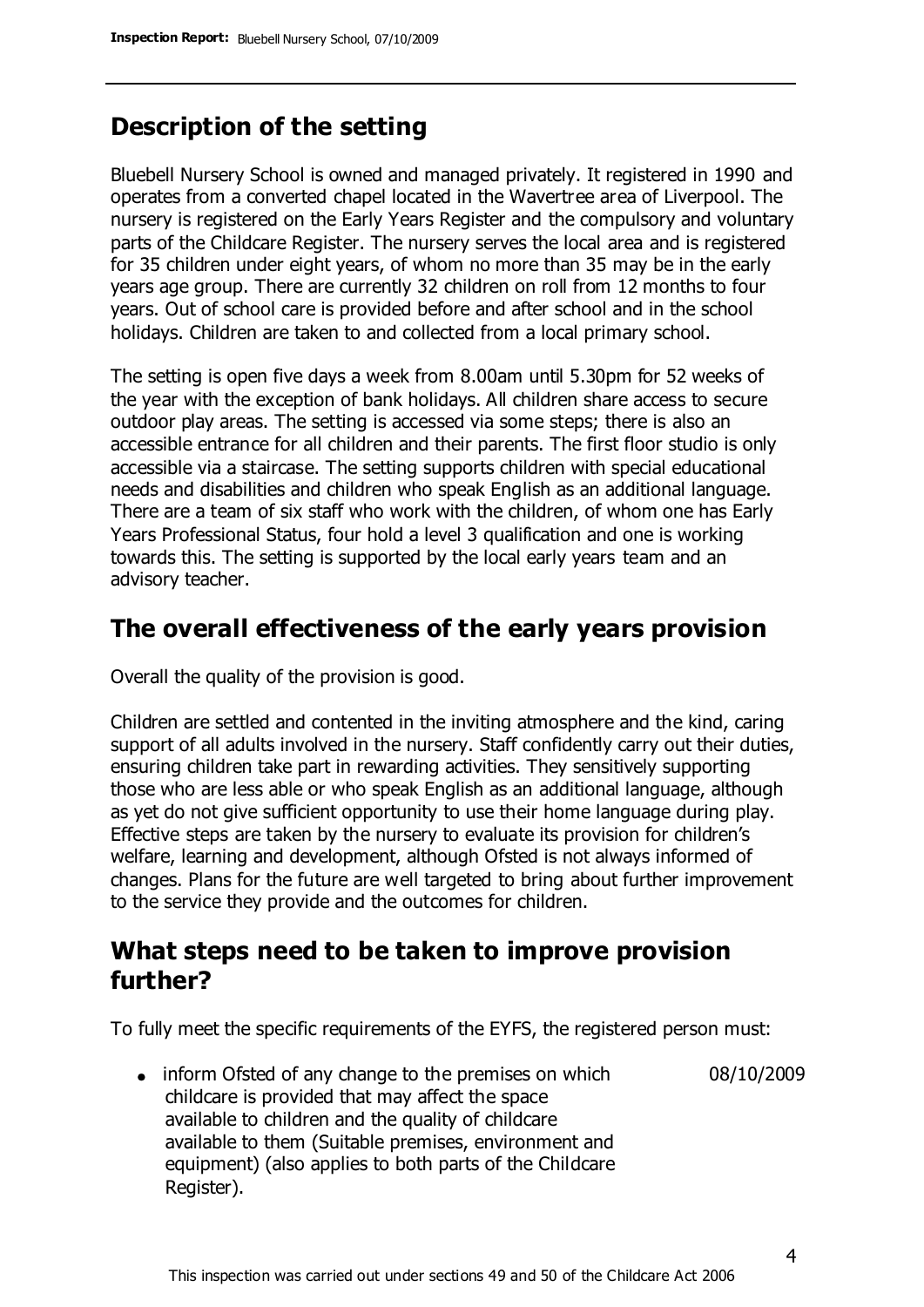To further improve the early years provision the registered person should:

- ensure observation across the six areas of learning supports continuous assessment to form a view of where each child is in their learning
- improve support for children learning English as an additional language, for example by using the effective practice examples in the Department for Children, Schools and Families guidance 'Supporting children learning English as an additional language' and provide more access to resources reflecting diversity, particularly disability.

## **The effectiveness of leadership and management of the early years provision**

All staff have current Criminal Records Bureau (CRB) checks ensuring their suitability in working with children. The nursery's child protection policy and other safeguarding procedures gives them appropriate guidance on how to manage and to promptly refer any concerns about a child's welfare. Staff are clear about procedures for reporting suspected abuse or neglect issues, and the possible indicators of these. This keeps children safe. All required information is exchanged regarding children and their families so that staff know who has parental responsibility and legal contact with each child. Children learn to take responsibility for keeping themselves safe as they regularly practise fire drills. Risk assessments and daily checks are carried out to minimise hazards which may affect children. The nursery has recently been refurbished, but management did not notify Ofsted of this. This is a breach of the welfare requirements.

Management and staff have identified plans to develop some aspects of the service and to continue to promote staff development. Staff attend a variety of courses to broaden their knowledge. For example, paediatric first aid, equal opportunities, safeguarding and outdoor play. These help to improve outcomes for children. The staff meet regularly to evaluate their practice and action plans are implemented in consultation with parents. The recommendations raised at the last inspection have been successfully implemented, resulting in children being made more aware of their diverse society, better communication with parents and carers and children's access to investigative resources, so they can explore and observe the natural world. The nursery works closely with outside agencies, such as health visitors, speech therapists and social workers, to ensure that every child is included and receives the best possible support to ensure progression and continuity of learning and care.

Parents are provided with questionnaires to seek their opinions on a variety of topics to enable them to contribute to decision making about the nursery. They have access to a range of policies and procedures which inform them of the day to day running of the nursery. They are kept up to date with children's progress by a communication folder which goes home with their child on a daily basis. They are asked to provide information about their child's interests and activities they like to do at home, to build a fuller picture of the child and enable staff to plan for them.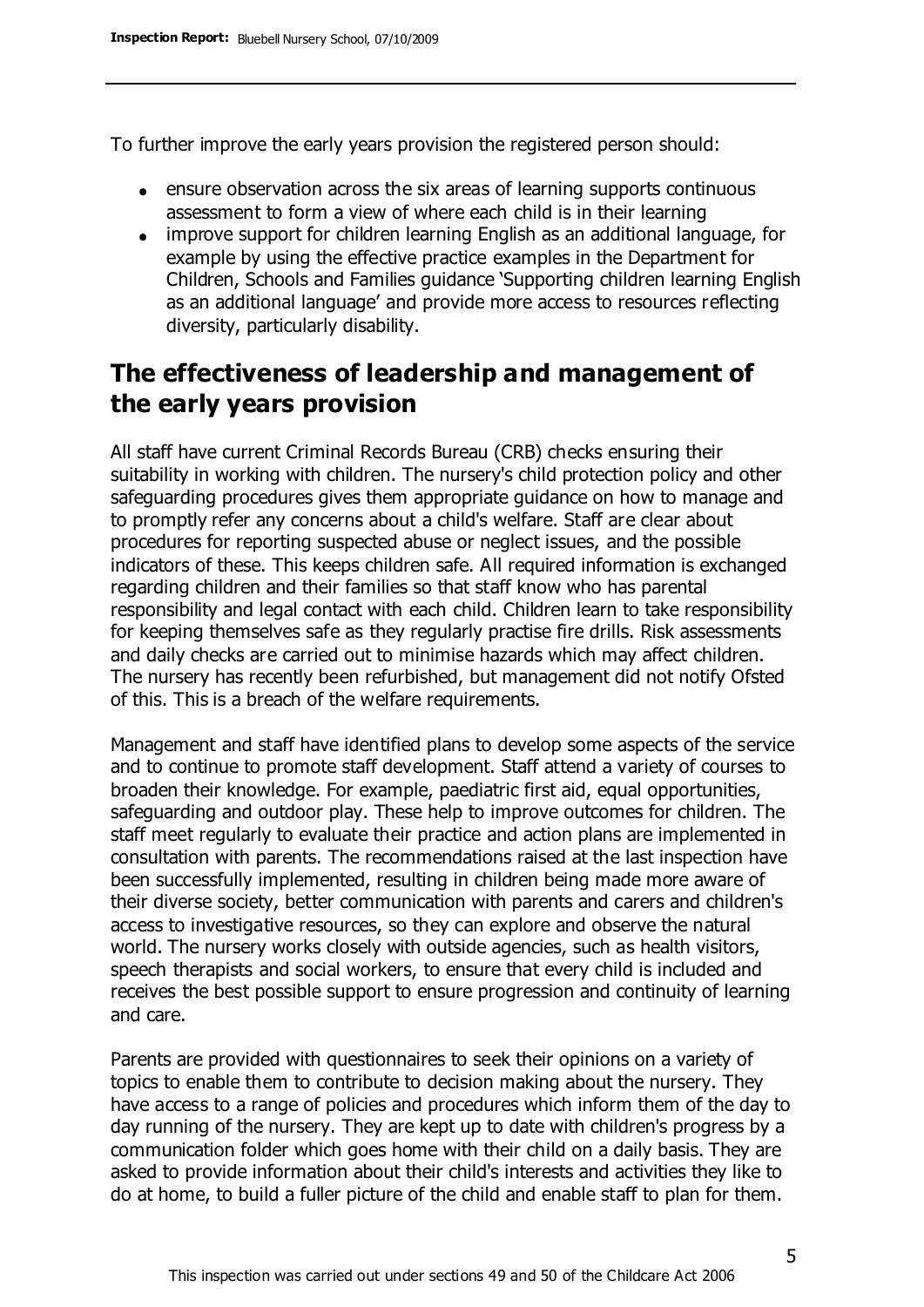Information received from parents indicates their delight with the service provided. They particularly appreciate the friendliness of the staff.

# **The quality and standards of the early years provision and outcomes for children**

Children settle well and enjoy learning. Children's concentration and interest are promoted by the staff's reassurance and effective involvement in their activities and routines. Children have a very enthusiastic attitude to learning and relish their time in the setting. Staff have embraced EYFS with positivity and make regular observations of children during their play. These observations are used to plan their next steps, coupled with information gathered from parents and carers about the child in the home environment. Children make good progress across the six areas of learning although as yet, the system to monitor that all six areas are regularly covered is not fully effective.

Babies enjoy exploring bubbles as they sit in the tray surrounded with the soft white foam. Older, more able children are amazed when they gently 'capture' a millipede to put in their tank so they can watch him closely with their magnifying glasses. They know they have to return him to the 'wild side' at they end of the day as it is unkind to keep him in a tank. Children are transfixed at their regular music session with a real musician, when he allows them to play the drums and explore as he undoes the bow from his violin to show them the real horsehair. They tap out rhythms and learn new words, such as 'crochet', 'pizzicato' and 'Saxophone'. Staff encourage children to help to make their own boundaries within the setting, such as not running indoors in case they fall and hurt themselves. Children demonstrate that they feel safe as they confidently move around the main room accessing toys and resources of their choice.

Children have good relationships with staff and seek cuddles and a lap to sit on when they want comfort. They respond positively to requests from staff to tidy up the toys before they go out to play. The outdoor area although small, provides a wealth of learning. Children experiment with the play drain pipes fixed at an angle as they watch water cascading down the hosepipe. They fill all sorts of containers and pour water. They grab a leaf to see what happens when they place it in the flow of water. Children build with the sliced logs and also use them as stepping stones. They rush up and down on sit and ride toys as they pretend to be chasing someone and others play with the sand.

Children's good health is encouraged as they are provided with healthy choices at snack and meal times. They tuck into the slices of orange, pepper and potato cakes during the morning. At lunch they have fish pie with carrots and peas followed by fresh fruit and at tea time they have fruit smoothies made from seasonal berries. A water cooler machine provides children with the opportunity to help themselves to a drink whenever they feel thirsty, forming good habits for the future. Children develop skills for the future when they see print displayed around the nursery, look at books, sing songs and rhymes about simple subtraction and play games on the computer.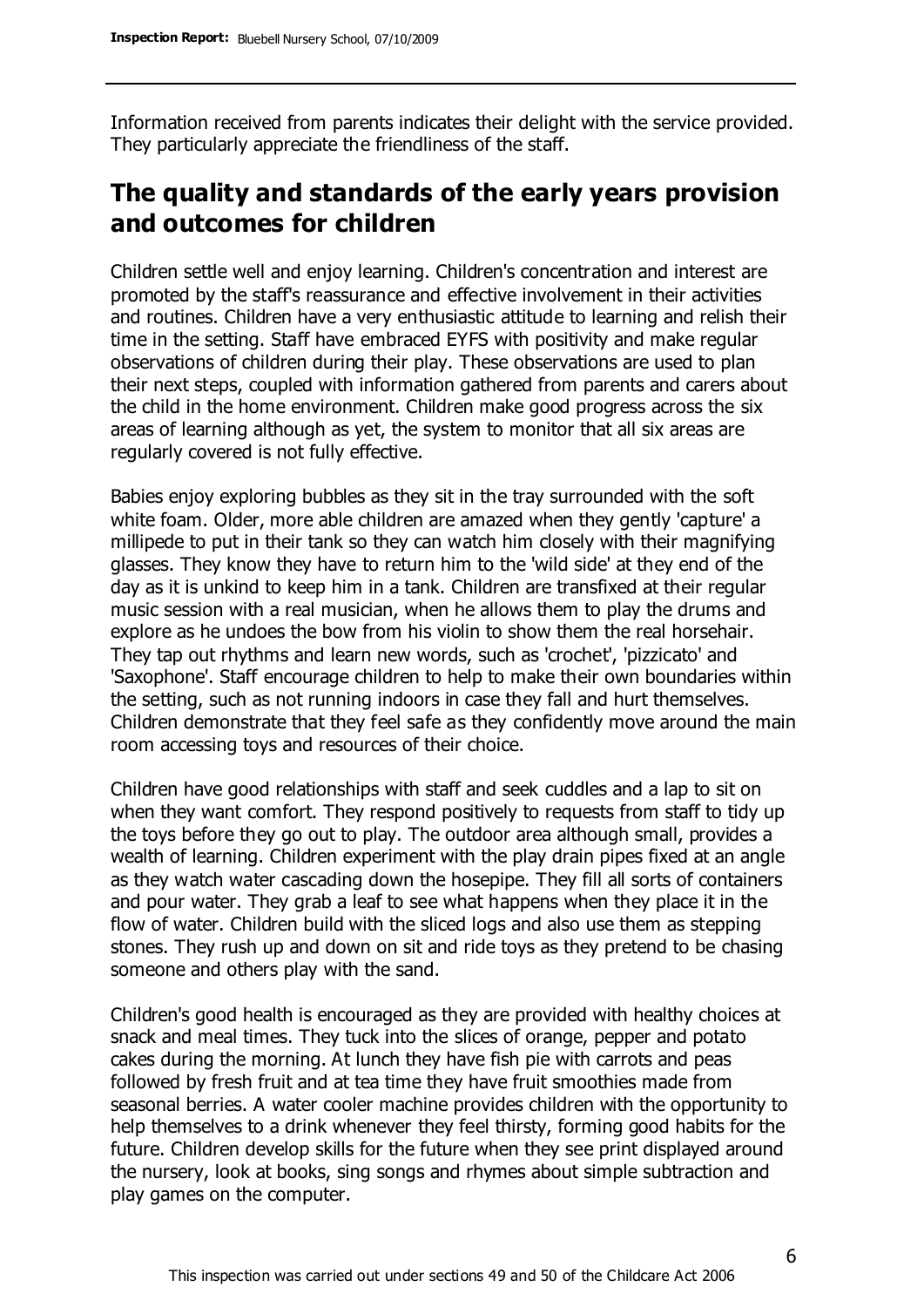# **Annex A: record of inspection judgements**

#### **The key inspection judgements and what they mean**

Grade 1 is Outstanding: this aspect of the provision is of exceptionally high quality Grade 2 is Good: this aspect of the provision is strong Grade 3 is Satisfactory: this aspect of the provision is sound Grade 4 is Inadequate: this aspect of the provision is not good enough

#### **The overall effectiveness of the early years provision**

| How well does the setting meet the needs of the      |  |
|------------------------------------------------------|--|
| children in the Early Years Foundation Stage?        |  |
| The capacity of the provision to maintain continuous |  |
| improvement                                          |  |

#### **The effectiveness of leadership and management of the early years provision**

| How effectively is the Early Years Foundation Stage led                                         |   |
|-------------------------------------------------------------------------------------------------|---|
| and managed?                                                                                    |   |
| The effectiveness of leadership and management in embedding<br>ambition and driving improvement |   |
| The effectiveness with which the setting deploys resources                                      |   |
| The effectiveness with which the setting promotes equality and                                  |   |
| diversity                                                                                       |   |
| The effectiveness of safeguarding                                                               | フ |
| The effectiveness of the setting's self-evaluation, including the                               |   |
| steps taken to promote improvement                                                              |   |
| The effectiveness of partnerships                                                               |   |
| The effectiveness of the setting's engagement with parents and                                  |   |
| carers                                                                                          |   |

### **The quality of the provision in the Early Years Foundation Stage**

The quality of the provision in the Early Years Foundation Stage  $\vert$  2

## **Outcomes for children in the Early Years Foundation Stage**

| <b>Outcomes for children in the Early Years Foundation</b>    |  |
|---------------------------------------------------------------|--|
| <b>Stage</b>                                                  |  |
| The extent to which children achieve and enjoy their learning |  |
| The extent to which children feel safe                        |  |
| The extent to which children adopt healthy lifestyles         |  |
| The extent to which children make a positive contribution     |  |
| The extent to which children develop skills for the future    |  |

Any complaints about the inspection or report should be made following the procedures set out in the guidance available from Ofsted's website: www.ofsted.gov.uk